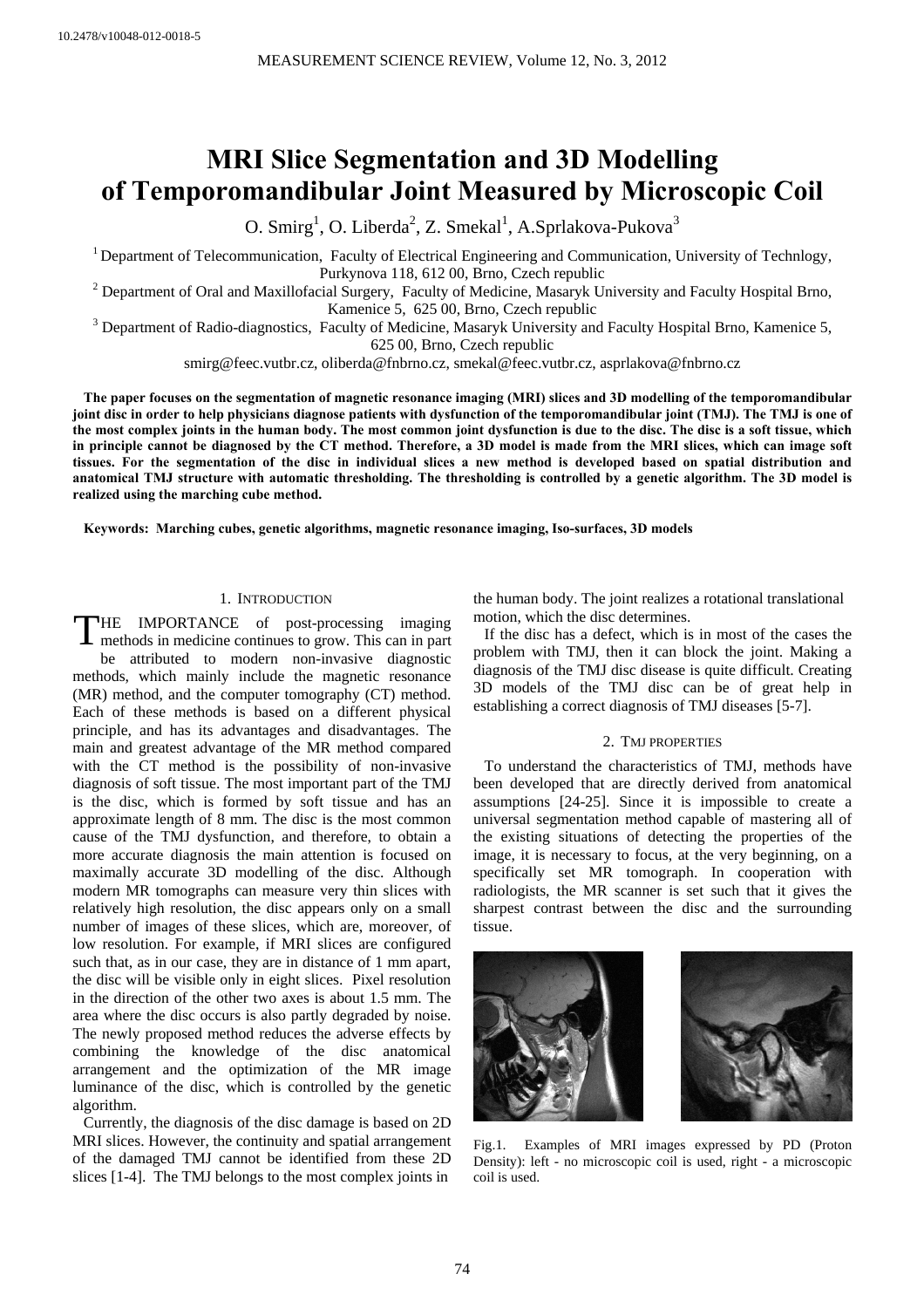On the basis of an expert radiologist's assessment, the algorithms for two types of images were tested. The measurements were performed using the Philips MR tomograph 9A12197 type. Data about NMR and the coils used are given in Table 1.

| Table 1. Parameters of NMR |
|----------------------------|
|----------------------------|

| Parameters                  | Without        | With        |
|-----------------------------|----------------|-------------|
|                             | microscopic    | microscopic |
|                             | coil           | coil        |
| Magnetic Field Strength (T) | 1.5            | 1.5         |
| Size of view $(mm)$         | 150x150        | 70x70       |
| Type of RF coils            | C <sup>3</sup> | micro-47    |

First, type W-TSE PD images of the whole head were measured without the microscopic coil. Second, the same measurement was performed with the microscopic coil. Although the MR tomograph can increase the area of interest by measuring without the microscopic coil, this measurement suffers from low SNR (Signal-to-Noise Ratio). The image is completely distorted so that no adequate information about TMJ can be obtained. The examples of both MR images are shown in Fig.1 and their properties are listed in Table 2.

Table 2. Parameters of MR images

| Microscopic<br>coil | Resolution<br>(pixel) | Pixel/mm  | Weighting          | Depth<br>of cut<br>(mm) | Num-<br>ber of<br>slices |
|---------------------|-----------------------|-----------|--------------------|-------------------------|--------------------------|
| No                  | 320x320               | 2.13x2.13 | PDW-<br><b>TSE</b> | 2                       | 80                       |
| Yes                 | 640x640               | 9.14x9.14 | PDW-<br><b>TSE</b> | 2                       | 20                       |



Fig.2. TMJ with the mouth closed: a) the temporomandibular socket (fossa), b) the temporomandibular condyle (head), c) the temporomandibular disc (diskus).

The most important part of the TMJ and also the most difficult to detect is the joint disc. Unfortunately, the disc is the most common case that causes problems with TMJ. Usually there is a deformation of the TMJ disc. It is because the disc is often distorted that segmentation methods based on finding image parts by their shape cannot be used. The disc, fortunately, can move only in a limited space, and therefore, the proposed method based on the likelihood of its presence can find it. As shown in Fig.2, based on medical studies [23], in healthy humans the centre of the disc is approximately 30 degrees from the top of the circle circumscribing the TMJ condyle, and the upper limit of the disc is in the range of  $\pm 10$  degrees from the top of the circle circumscribing the TMJ condyle [6].

# 3. TMJ CONDYLE SEGMENTATION

# *A. Segmentation of the TMJ condyle*

When searching for the disc, in the first stage we focus on finding the condyle, which, unlike the disc, has very good contrast properties. The segmentation of the condyle can be done using the marker-controlled watershed algorithm. Since the segmentation is just based on the position of the disc with respect to the head, we have to find the head first, and the segmentation of the disc can then be done only in a limited area. The result of the segmentation of the head is shown in Fig.3, [5].



Fig.3. An example of the TMJ condyle segmentation using the marker-controlled watershed algorithm. Lower figures show defined boundaries (left) and markers (right).

The marker-controlled watershed method of segmentation is based on the idea that the image has the character of a terrain with peaks and lowlands. The segmented image parts are formed by analogy with water flooding areas. An improved method is controlled by markers, which determine the location of areas where water will flow. To determine the flooded areas a combination of methods of the type of Erosion and Dilation (Open, Close) and with edge detectors was used. To determine the boundaries the Voronoi diagram was used.

# *B. Segmentation of the TMJ disc*

The segmentation of the disc itself is much more difficult than the segmentation of the condyle. The disc is not as contrastive against its neighbourhood as the condyle, and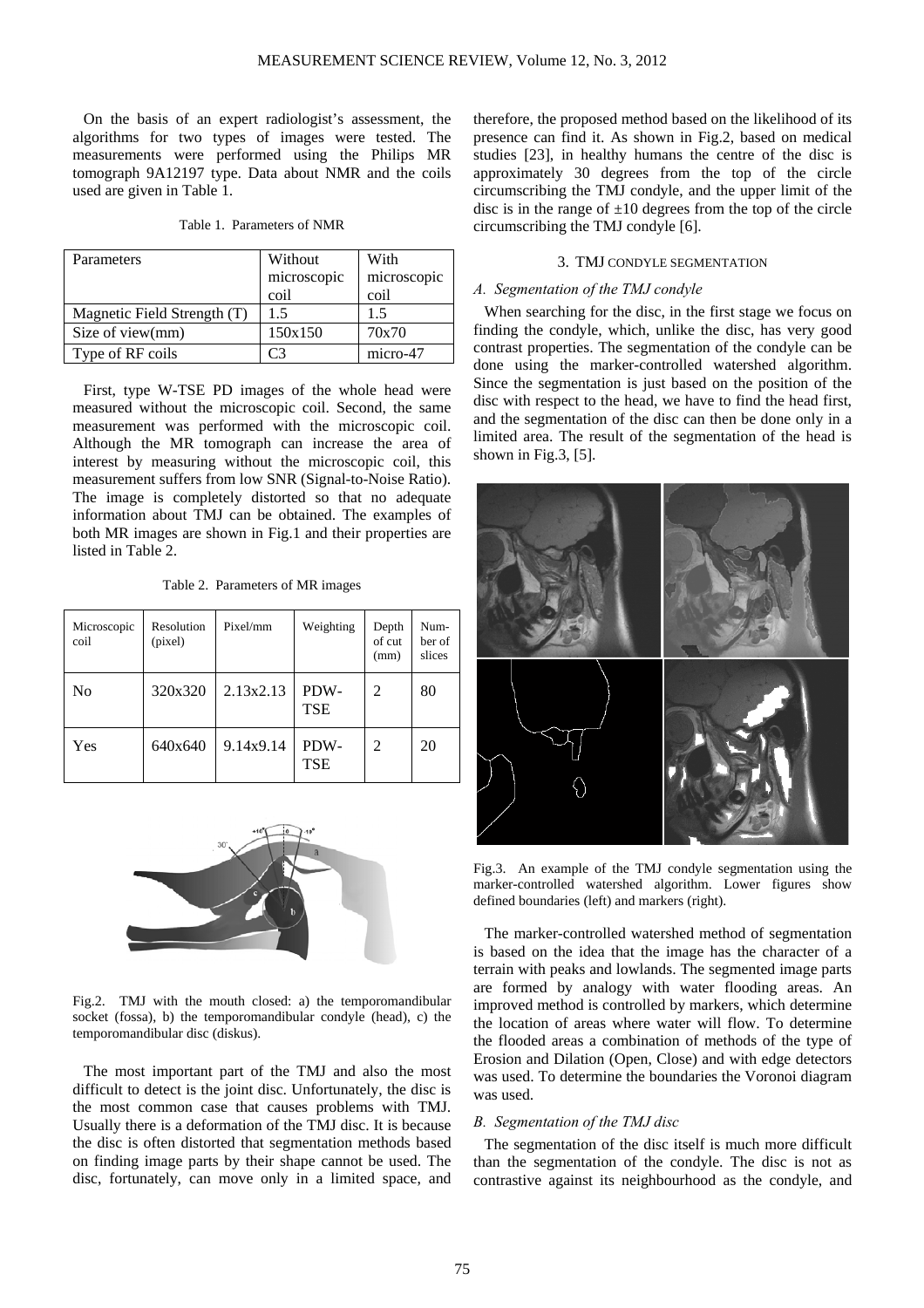therefore the proposed method based on decreasing the area can only gradually define the space where the disc is most likely to move. In the first stage a space based on the knowledge of anatomy is created in which the disc can move even if the disc is defective. The starting point for the determination of the disc is the condyle, segmented using the marker-controlled watershed algorithm. Fig.4 shows the limited space where the likely movement of the disc is to be found [6].



Fig.4. Definition of the space in which the disc will probably be.

The delineated region and the disc exhibit two main properties by which you can distinguish the disc from the delineated region. The first feature is the spatial character of the disc. Since only selected sections are chosen, in which the disc is included (with the first and last sections), individual layers are spatially continuous. At the same time, the surrounding tissues can also change, but they are not continuous objects, and thus they do not show spatial coherence in their range. The probability of the occurrence of space associated with the disc at the given location can be determined by the formula:

$$
p_{\text{disc}}\left(f_k\left(x,y\right)\right) = \sum_{k=1}^K \frac{f_k\left(x,y\right)}{K},\tag{1}
$$

where  $f(x,y)$  is the image function in different sections, and *K* is the number of layers. As seen from Eq.1, this is actually the average image intensity of pixels in each slice. The result is a value ranging from 0 to 1, because it is a binary image.

An example of a probability model of spatial continuity is shown in Fig.5, where the darkest area shows the least probability of spatial continuity and the brightest area is characterized by the highest probability of spatial continuity. The disc is obviously not continuous in all sections, and therefore a threshold is chosen which determines how high the probability of the disc occurrence is. The resultant binary image is further extended by the operation of dilatation. It is one of the fundamental methods of mathematical morphology, which is based on Minkowski's addition. Due to the dilatation applied to the image the boundaries of objects in the image are spread on the basis of similarities with the current boundaries. This is done in order to avoid irreversible elimination of components related to the TMJ disc [8].



Fig.5. Definition of the space in which the disc will probably be.

The second feature defining the disc area is the determination of a probabilistic model of the disc and surrounding tissues. The disc location itself has the normal probability distribution [9]. An analysis of the nature of bone tissue parts around the disc has found that the location of these tissues has approximately also the normal probability distribution. Based on these characteristics the threshold for segmentation can be determined. The probability distributions of the disc and the surrounding tissues in a limited circular area can be expressed by the image histogram which is shown in Fig.6.



Fig.6. The histogram of the disc image and surrounding tissues limited in an TMJ disc space.

To find the probability function of each tissue from the image histogram, a genetic algorithm can be used. The probability of the occurrence of each part has the normal probability distribution (normalized Gaussian distribution), and the probability density is defined as [16]:

$$
f(x) = \frac{1}{\sigma\sqrt{2\pi}}e^{\frac{(x-\mu)^2}{2\sigma^2}},
$$
 (2)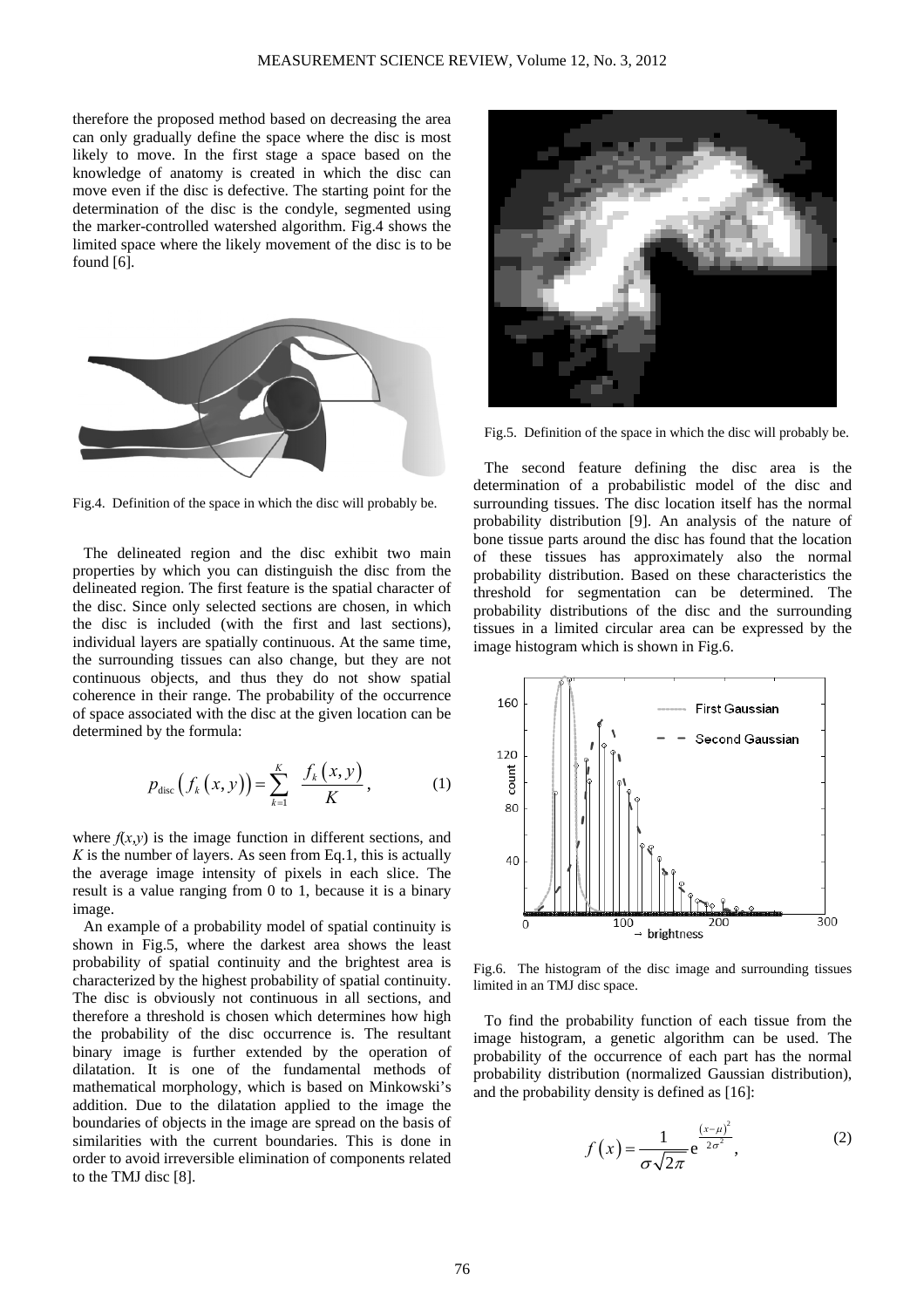where  $\sigma$  is the standard deviation, and  $\mu$  is the average. A mixture of Gaussian functions can be defined as:

$$
p_k(x) = \sum_{k=1}^K \varpi_k f_k(x), \qquad (3)
$$

where  $\omega_k$  denotes the frequency of occurrence.

A matrix, which is set up where individual columns will contain the parameters  $\mu$ ,  $\omega$ ,  $\sigma$  of the individual Gaussian functions, can be used as the genome. In our case, we have two Gaussian functions [18]. One of them expresses the disc and the second the surrounding tissues. The quality of the genome is determined as an error of the least square (Least Square Error-LSE) approximation of the histogram and can be defined as:

$$
e_{\text{LSE}} = \sum_{i=1}^{n} \left( \tilde{y}_i - y_i \right)^2, \tag{4}
$$

where  $\tilde{y}_i$  is the estimated value for each point of the histogram [6], [10],  $y_i$  is the value of the original function of the histogram obtained from image brightness, and *n* denotes the number of brightness components that determine the length of the histogram. Therefore, we compare two functions where one is given by the image histogram and the other is set using the genetic algorithm, while error  $e_{\text{LSE}}$ compares how much the functions resemble each other. With increasing number of generations, the generated function will increasingly resemble the function obtained from the image. This is achieved by hybridizing the genomes in descending order after each calculation step, with the following distance functions being used [15]:

$$
N_i + 1 = \lambda N_i \text{ (more appropriate)} +
$$
  
\n
$$
(1 - \lambda) N_i \text{ (less suitable)},
$$
 (5)

where  $\lambda$  is a decimal number indicating the fitness function of individuals  $N_i$ . A new individual is tested using error  $e_{LSE}$ and is compared with its parents. If one of the individuals is better than its parent, it replaces the parents for the next step. Otherwise, the individual is mutated. If  $\mu$ , for example, reaches the correct value, this parameter remains unchanged. The parameters  $\sigma$  and  $\omega$  are then being changed for as long as possible, until they are the closest to the value obtained from the image. The mutated individuals are re-tested by  $e<sub>LSE</sub>$ , and if their properties are not improved, they are stored as unmodified individuals. In the end, after a certain number of generations, the modelled function exhibits enough similarities with the measured function. The algorithm converges to optimum solution within a few hundred generations and reaches a minimum error of similarity between the functions of less than 1%, [16].

When the thresholding operation has been performed, the operation of expansion is followed by an operation of conclusion. The binary image obtained is tested for spatial continuity with the help of Eq.1. Gradually, the area in which the disc is most likely to be found is thus delineated.

After several iterations, spatial coherence combined with thresholding is examined. An example of the results obtained is shown in Fig.7.



Fig.7. An example of the segmentation by reducing the disc area.

# 4. COMPARISON OF PROPOSED METHOD WITH SEGMENTATION METHODS CURRENTLY USED

These days, several methods are used for the segmentation of biomedical images. The most commonly used methods are the marker-controlled watershed method, the *k*-mean clustering method, and recently also the level-set-function method. We will compare the most frequently used methods with our newly proposed method.

The marker-controlled watershed method was chosen as the first method. The image is treated as a surface, where the bright areas are "mountains" and the dark areas represent "valleys". Local extremes are searched for using an algorithm, and so-called "dams" are formed. Water then starts flowing into the designed places and these areas are flooded. The flooded areas then define the image segments. This method is not very effective for images that contain noise, and it is used a lot for the segmentation of MR brain images. Unfortunately, the method is very sensitive to noise, and noise occurs in the tissue surrounding the TMJ disc. Therefore, it is difficult to determine the boundaries of the end of flooding. The results of the method used are shown in Fig.8.



Fig.8. An example of noise influence on the marker-controlled watershed method (the left image has no noise while the right image contains noise).

The second segmentation method tested, which is often used for biomedical images, is the *k*-mean clustering method. The method is based on the principle of determining the centre of a group of pixels with similar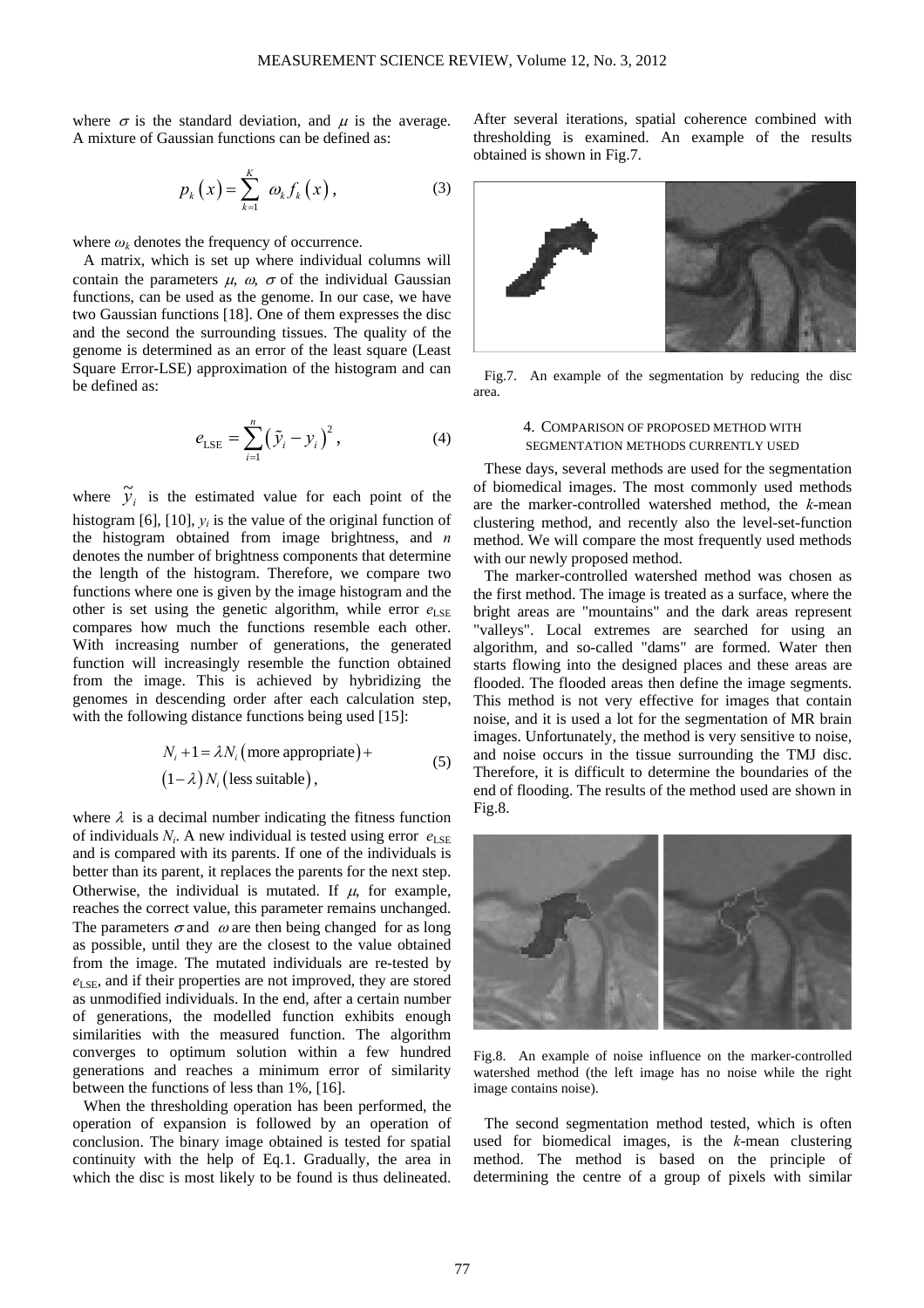characteristics. In our case, the picture brightness is the selected feature. One of the important parameters of the method is the number of groups into which the pixels are separated (it is the number of colours, into which the image is divided). We search for the centre of these groups. If we use this method for the segmentation of the TMJ disc, it can be shown that a different number of groups needs to be set for each slice. Setting the number of groups must be carried out intuitively, and it is difficult to automate it. Pictures in Fig.9 show the results of the *k*-mean clustering method. We can see that the same parameters yield different results for different layers.

As can be seen from Fig.9, there is, in addition to the different parameters in individual layers, also the problem of discontinuity in the area found. This means that the region boundaries are not precisely defined and extend to parts that do not belong to the TMJ disc. This serious problem is solved by the third method of segmentation tested, i.e., the level-set-function method. The method is based on the numerical solution of discretized partial differential equations. Steady-state solution gives a curve that encloses the object on the basis of image information.



Fig.9. Two different slices segmented by *k*-mean clustering method with different numbers of colours (Fig.a-4 colours, Fig.b-5 colours, Fig.c-3 colours, and Fig.d-4 colours).

Recently, all these methods have been increasingly used, especially for the segmentation of medical images. They are based on the so-called level-set equation [11]:

$$
\frac{\partial \phi}{\partial t} + F|\nabla \phi| = 0,\tag{6}
$$

where  $\phi(t, x, y)$  is the level-set function, which evolves in time *t* according to speed function *F*. A cut of the multidimensional level-set function at zero level yields a curve which is expressed by the relation:

$$
C(t) = \{(x, y) | \phi(t, x, y) = 0\}.
$$
 (7)

This method exhibits good properties also in the case of TMJ disc segmentation but is sensitive to the set parameters of the level-set function, especially to the set convergence boundary. The level-set algorithm used for testing the disc segmentation is a state-of-the-art algorithm described in Chapter 8 in [28]. This implementation is based on the following PDE update:

$$
\Phi(i) = \Delta T g(i) (W_a F_a |\nabla \Phi| + W_c F_c |\nabla \Phi|), \quad (8)
$$

with

$$
g(I) = \frac{1}{1 + 2(\nabla I^* + g)},
$$
\n(9)

where  $\nabla I^*$  is the difference of smoothed (Gaussian blurred) image, and the value of g is derived from

$$
g = \left\{ \begin{array}{ll} 0 & \text{if grey value} < \text{present grey value.} \\ \text{grey value} & \text{otherwise.} \end{array} \right. \tag{10}
$$

and

$$
\Delta T = \frac{1}{6 W_a W_c},\tag{11}
$$

where  $\Phi(i)$  is Iso-surface at current iteration *i*,  $W_a$  is the advection weight,  $F_a$  is the advection force,  $W_c$  is the curvature weight, and  $F_c$  the curvature force. The parameter values used in the segmentation are given in Table 2.

Table 3. Parameters of level-set algorithm

| Parameter             | Value |
|-----------------------|-------|
| Advection             | 2.20  |
| Propagation           |       |
| Curvature             |       |
| Greyscale tolerance   | 30    |
| Convergence criterion | 0 05  |

Fig.10 shows the results of segmentation using the levelset function. It is setting the parameters of this method that can cause great problems, and only partial segmentations of the TMJ disc may occur. A comparison shows that the new method described in Section 3 works with spatial information of each tissue slice and we can achieve excellent results in a relatively short time. Table 3 gives the measured times necessary for processing the individual algorithms. Since the scanning of such tissues as the TMJ disc depends greatly on how the NMR equipment is set, it is important to find methods that are optimized for setting the NMR equipment [13-15].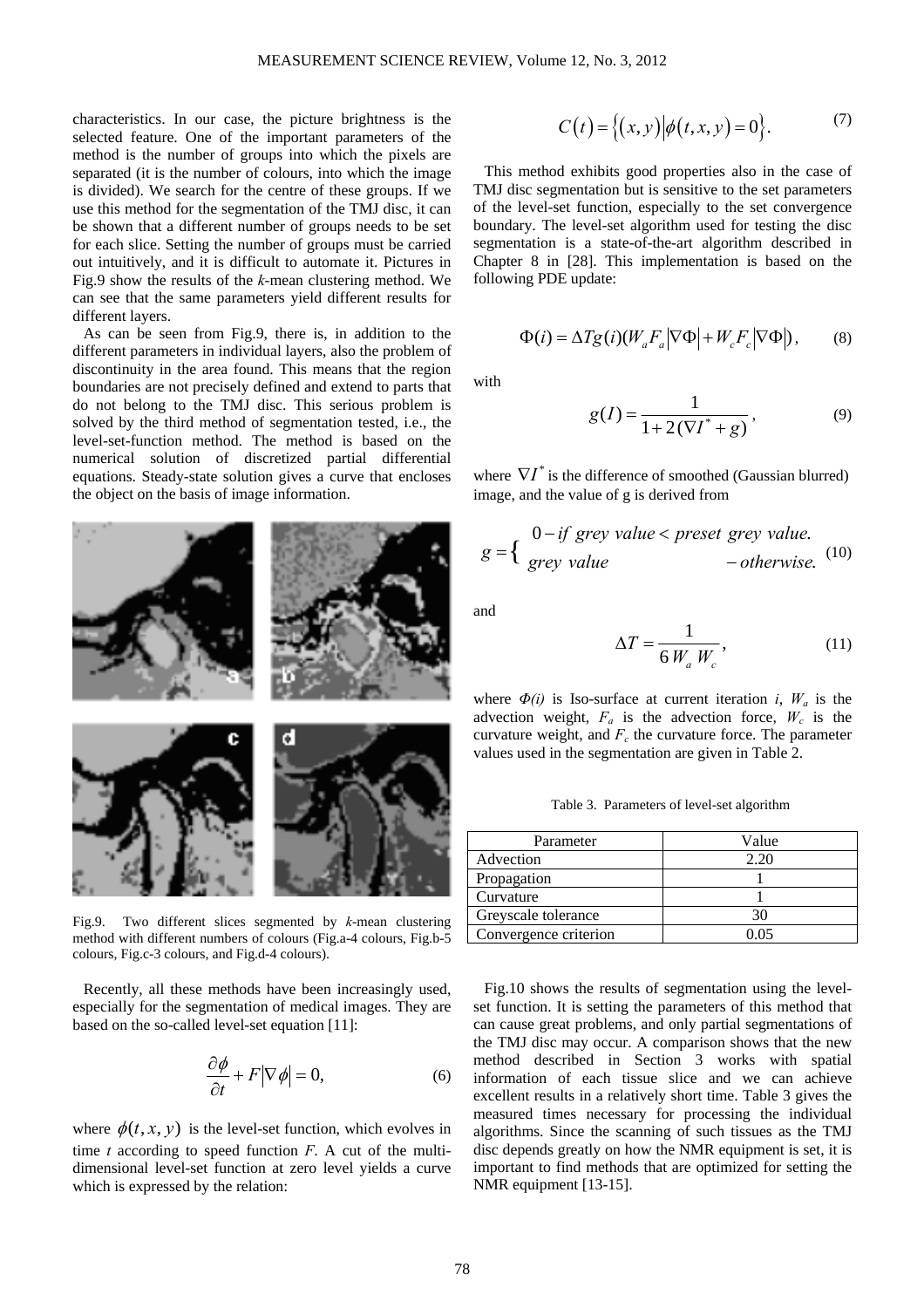

Fig.10. Results of segmentation of disc area, using the level-set function

Table 4. Comparison of the time consumed by individual algorithms

| Algorithm   | Our<br>algorithm | Watershed | $k$ -mean | Level-<br>Set |
|-------------|------------------|-----------|-----------|---------------|
| Time<br>ms) | 1153             | 468       | 652       | 2530          |

# 5. 3D MODELS OF THE TMJ DISC

# *A. Extraction of polygonal models*

The most commonly used method for the extraction of polygonal models from medical images is the method of marching cubes. The method is based on the principle of a three-dimensional grid, where cubes move to model the respective surface. Triangles are generated on the basis of a function that determines the extreme points of cubes and these triangles give the best approximation of Iso-surfaces. Iso-surfaces are mathematically defined surfaces determined by normal vectors. Thanks to that, the generation of triangles is always limited to a single cube and the vertices of the triangles generated are always placed in the same cube. As shown in Fig.11, there are 15 potential distributions of the internal and external points of the boundary cube if, in addition, the operation of rotation about the axes and the inverting operation are used. Then the resulting number will rise to 256, [18]. The marching cubes method [20] is very simple and, moreover, very robust. Its disadvantage is that it is very dependent on the chosen grid size. If the basic cube of the grid is small, the accuracy of function approximation increases but the demand on computing operations (memory, power, etc.) will also increase. If the grid size is chosen large, the approximation accuracy of the resulting object will be very low, and vice versa. It is essentially a three-dimensional quantization. If a small quantization step is chosen, then larger storage capacity is necessary and, in addition, the inaccuracies can

be rendered due to local noise, [18]. On the other hand, if the quantization step is high, several points can be defined erroneously, and this brings considerable inaccuracy into the 3D model.



Fig.11. The basic configuration of cubes for the internal and external distribution points, [20].

Fig. 12 shows the difference between the 3D model for low image resolution (measured without microscopic coil) and the 3D model for higher image resolution (measured with microscopic coil). In the 3D model measured without microscopic coil a sharp edge can be seen, which appears due to the small number of slices, [21].



Fig.12. A comparison of the 3D models for both types of image. On the left you can see the 3D model obtained from measurement without microscopic coil. On the right you can see the 3D model obtained from measurement with microscopic coil.

## *B. Smoothing Methods*

A designed polygonal model is represented by an unstructured triangular net, which is defined by vertices, edges and walls [22], [25]. This model is piecewise linear and discontinuous, and therefore it is necessary to use a smoothing algorithm to smooth it. According to reference [27] a general polygonal model can accurately be described mathematically by *n*-tuple (**K**, **p**), where **K**  $\subseteq 2^V$  is a simplicial complex,  $\mathbf{p}: \mathbf{V} \to \mathbb{R}^3$  is a mapping function of vertex in space, and **V** is non-empty set of vertices. A set of edges can then be defined as:

$$
E = \left\{ e \in K \middle| e \middle| = 2 \right\} \tag{12}
$$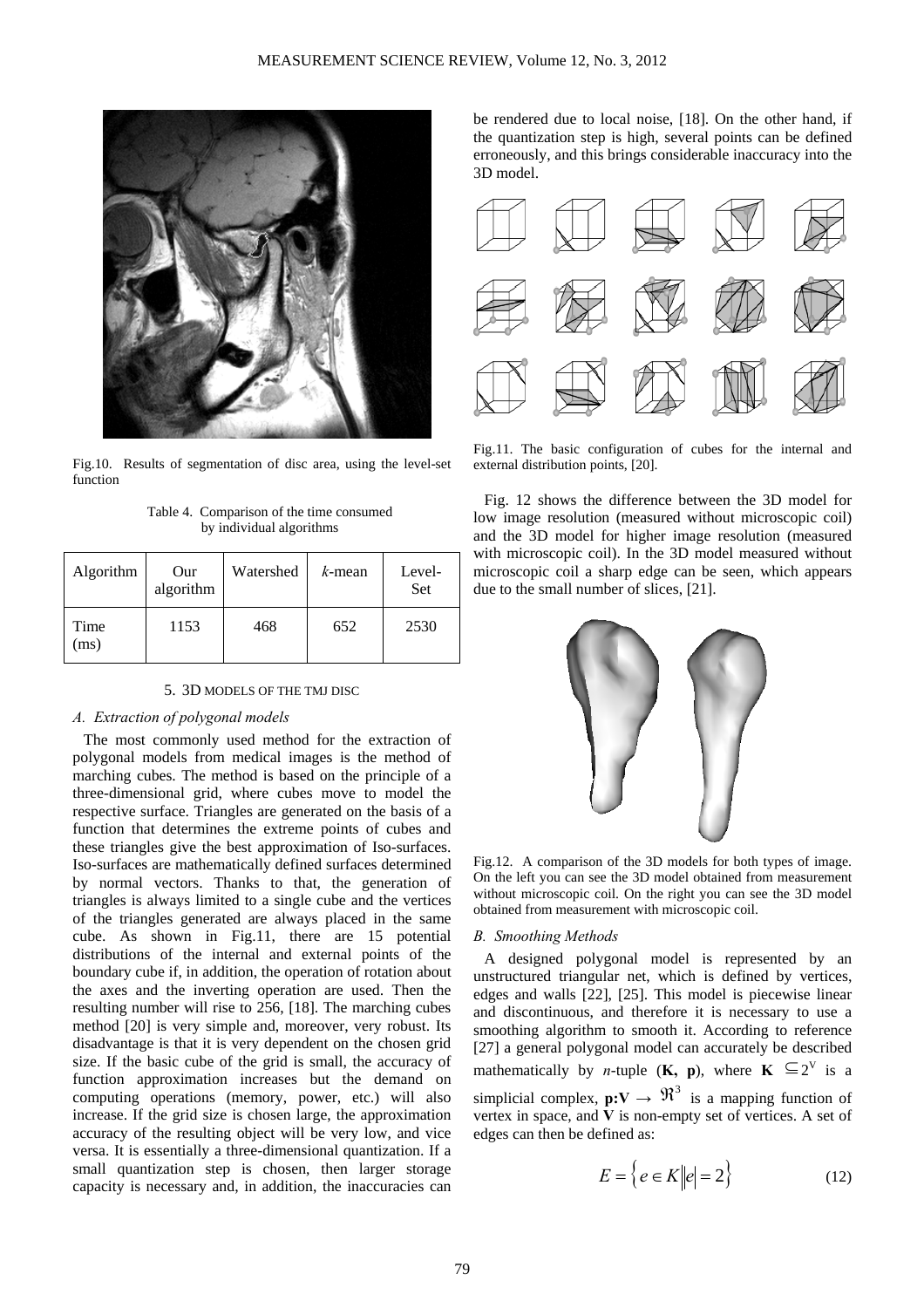and a set of walls can be defined as:

$$
F = \left\{ f \in K \middle| f \middle| = 3 \right\} \tag{13}
$$

The simplest algorithm for smoothing is the Laplace algorithm [26]. This algorithm is based on the discrete approximation of the Laplace operator, which is expressed by the formula:

$$
\Delta x_i = \sum_{j \in adj(i)} \omega_{ij} (x_j - x_i) \tag{14}
$$

where  $x_i$  determines the peak area of *adj*  $(x_i)$ ,  $x_i$  determines the peak being edited, and  $\omega_i$  is the evaluation of the edge located between  $x_i$  and  $x_j$ . We will follow the convention that  $o_i$  is the original point,  $q_i$  is the point before applying the algorithm, and  $p_i$  is the point after applying the algorithm. Furthermore, the parameter *λ*, which denotes a scale factor, is defined on the interval (0.1>. Using these parameters, the algorithm can be described by this equation:

$$
p_i = q_i + \lambda \cdot \Delta q_i \tag{15}
$$

The algorithm described in reference [27] has two significant disadvantages. First, the resultant model volume is smaller, second there are deformed sharp edges which differ from sharp edges produced by noise. For these reasons, an improved algorithm of the type of Laplace-HC method is used. This algorithm modifies the new point position to be closer to the original location, and thus corrects the final volume. The correction is given by the equation:

$$
d_i = \beta b_i + \frac{1-\beta}{|adj(i)|} \sum_{j \in adj(i)} b_j, \qquad (16)
$$

where  $b_i$  and  $b_j$  are the correction vectors, and  $\beta$  is the correction factor. The Laplace-HC algorithm can set the model volume up to about 97% of the original volume, as can be seen from the measurement results in [27]. The resulting 3D model before and after the application of the Laplace-HC algorithm is shown in Fig.13. A wire model after the algorithm application is also shown here.



Fig.13. The reconstructed 3D models of the TMJ disc and condyle obtained by MRI measurements with microscopic coil before and after smoothing by the Laplace-HC algorithm (left-the unsmoothed model, middle-the triangular net model, right-the smoothed model).

# 6. CONCLUSION

The paper deals with creating a 3D model of TMJ, the TMJ disc in particular. In the course of implementation we focused on an algorithm that makes use of the combination of a spatial tissue arrangement that restricts the space being scanned and a genetic-algorithm-controlled thresholding. This combination gave rise to an algorithm that can segment the TMJ disc quite well. But since it is human tissue that is being scanned, it cannot be guaranteed that anatomic arrangement of tissues will be maintained; also, even with the tomograph parameters maintained, various errors may appear in the image. The segmentation must, therefore, be performed by an algorithm, always checked, and possibly modified by a specialist in the field of radiology prior to commencing the creation of the 3D model. The main advantage of the algorithm is that it makes minimum demands on the operator (a medical specialist) that will use the algorithm. Since all the required parameters are set while the algorithm is running (via genetic algorithm or spatial arrangement), the operator need not test the optimum parameter combination as is the case, for example, in the level set method (see Table 3).

The proposed method is designed for the sagittal plane only so that further research will go into another two planes (coronal and transverse planes). Combining all the three planes will make it possible to calculate with much precision the space between individual slices. An increased number of slices will also increase the resolution of the 3D model, which will thus better render the actual tissue. Apart from increasing the number of slices, we will be able to segment more precisely the tissue area that has already been modelled for the sagittal plane because we will be able to obtain more information on brightness from the other two planes.

#### ACKNOWLEDGMENT

The paper has been supported within the framework of the research project VG20102014033 of the Ministry of Interior of the Czech Republic and the SIX research project (CZ.1.05/2.1.00/03.0072).

#### **REFERENCES**

- [1] Adali, T., Calhoun, V.D. (2007). Complex ICA of brain imaging data. *IEEE Signal Processing Magazine*, 24 (5), 136-139.
- [2] Jan, J. (2006). *Medical Image Processing, Reconstruction and Restoration : Concepts and Methods*. CRC Press.
- [3] Vojtisek, L., Frollo, I., Valkovic, L., Gogola, D., Juras, V. (2011). Phased array receiving coils for low field lungs MRI: Design and optimization. *Measurement Science Review*, 11 (2), 61-66.
- [4] Strbak, O., Kopcansky, P., Frollo, I. (2011). Biogenic magnetite in humans and new magnetic resonance hazard questions. *Measurement Science Review*, 11 (3), 85-91.
- [5] Hlavac, V., Sonka, M. (1992). *Computer Vision*. Prague, CR: Grada. (in Czech)